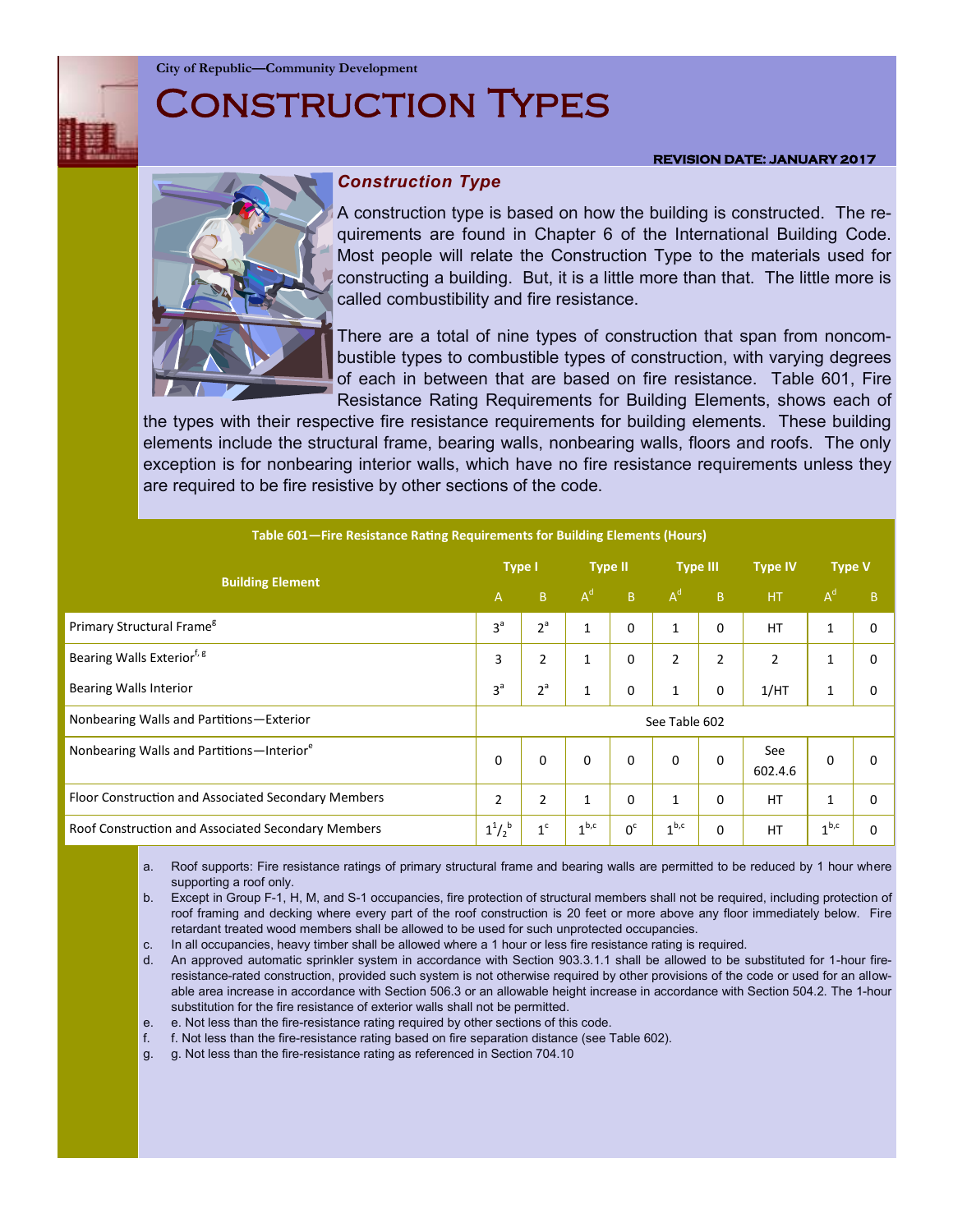The nine Types of Construction are:

- Types IA and IB Types IIA and IIB Types IIIA and IIIB
	-

Type IV Types VA and VB

Construction Types IA and IB are considered noncombustible and fire resistive. The most significant difference between Type IA and IB is the level of fire resistance required for the building elements, with IA having a higher fire resistance. Since both types are noncombustible, they only permit noncombustible materials. Noncombustible materials are determined through ASTM E 136 for basic, or elementary materials and ASTM E 84 for composite materials.

Construction Types IIA and IIB are also noncombustible, but have little to no fire resistance. Determination of whether or not a material is noncombustible is the same for Type I construction. Type IIA has a minimum of 1 hour fire resistance throughout. Type IIB, although noncombustible, has no requirements for fire resistance, unless required by other sections of the code. The 2012 IBC defines Types I and II thusly:

**2012 IBC Section 602.2—Types I and II:** Types I and II construction are those types of construction in which the building elements listed in Table 601 are of noncombustible materials, except as permitted in Section 603 and elsewhere in this code.

Construction Types IIIA and IIIB are considered combustible. Being a combustible construction type, Type III construction permits the use of wood framing. Type III construction, like Type II construction, has little to no fire resistance. Type IIIA requires 1 hour fire resistance throughout except that exterior bearing walls require no less than 2 hour fire resistive construction. Type IIIB has no fire resistance requirements, except for exterior bearing walls, which has the same requirements as Type IIIA. The 2012 IBC defines Type III thusly:

**2012 IBC Section 602.3—Type III:** Type III construction is that type of construction in which the exterior walls are of noncombustible materials and the interior building elements are of any material permitted by this code. Fire retardant treated wood framing complying with Section 2302.2 shall be permitted within exterior wall assemblies of a 2 hour rating or less.

Construction Type IV is unique. It is a combustible construction type, but it is limited to heavy timber construction. Although it is considered a combustible construction type, the exterior walls are required to be of noncombustible construction. Heavy timber construction includes columns not less than 8 inches thick, and floor and roof framing not less than 6 inches thick. Floors and roofs have thicker than normal construction consisting of varying layers of materials that build up to a deck of 3 to 4 inches thick. The 2012 IBC defines Type IV construction thusly:

**2012 IBC Section 602.4—Type IV:** Type IV construction (Heavy Timber, HT) is that type of construction in which the exterior walls are of noncombustible materials and the interior building elements are of solid or laminated wood without concealed spaces. The details of Type IV construction shall comply with the provisions of this section. Fire Retardant Treated Wood framing complying with Section 2303.2 shall be permitted within exterior wall assemblies with a two hour rating or less. Minimum solid sawn nominal dimensions are required for structures built using Type IV construction (HT). For glued-laminated members the equivalent net finished width and depths corresponding to the minimum nominal width and depths of solid sawn lumber are required as specified in Table 602.4.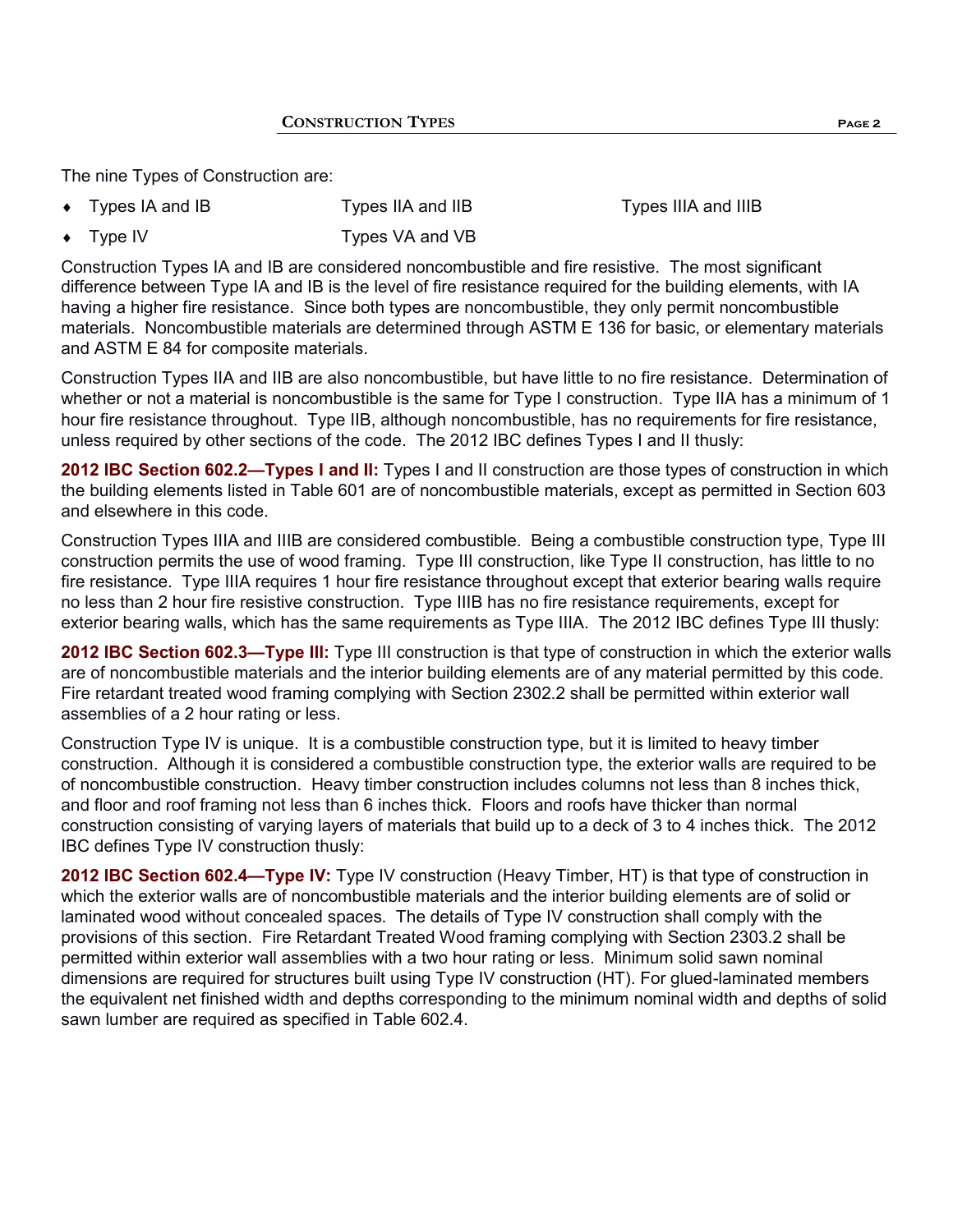## **Page 3 REVISION DATE: JANUARY 2017**

| <b>Table 602.4 Wood Member Size Equivalencies</b> |             |                                                   |               |  |  |  |
|---------------------------------------------------|-------------|---------------------------------------------------|---------------|--|--|--|
| <b>Minimum Nominal Solid Sawn Size</b>            |             | <b>Minimum Glued Laminated Net</b><br><b>Size</b> |               |  |  |  |
| Width, Inch                                       | Depth, Inch | Width, Inch                                       | Depth, Inch   |  |  |  |
| 8                                                 | 8           | $6^{3}/_{4}$                                      | $8^{1}/_{4}$  |  |  |  |
| 6                                                 | 10          | 5                                                 | $10^{1}/_{2}$ |  |  |  |
| 6                                                 | 8           | 5                                                 | $8^{1}/_{4}$  |  |  |  |
| 6                                                 | 6           | 5                                                 | 6             |  |  |  |
| 4                                                 | 6           | 3                                                 | $6^{7}/_{8}$  |  |  |  |

**Table 602—Fire-Resistance Rating for Exterior Walls Based on Fire Separation Distance a, e, h**

| <b>Fire Separation</b><br>Distance = X (feet) | <b>Type of Construction</b> | Occupancy Group H <sup>f</sup> | <b>Occupancy Group F-1,</b><br>M, S-1 $g$ | <b>Occupancy Group A, B,</b><br>E, F-2, I, R, S-2 <sup>g</sup> , U <sup>b</sup> |
|-----------------------------------------------|-----------------------------|--------------------------------|-------------------------------------------|---------------------------------------------------------------------------------|
| X < 5 <sup>c</sup>                            | All                         | 3                              | $\overline{2}$                            | $\mathbf{1}$                                                                    |
| $5 \le X < 10$                                | IA                          | 3                              | $\overline{2}$                            | $\mathbf{1}$                                                                    |
|                                               | <b>Others</b>               | $\overline{2}$                 | $\mathbf{1}$                              | $\mathbf{1}$                                                                    |
| $10 \le X < 30$                               | IA and IB                   | $\overline{2}$                 | $\mathbf{1}$                              | 1 <sup>d</sup>                                                                  |
|                                               | <b>IIB and VB</b>           | $\mathbf{1}$                   | $\mathbf 0$                               | $\mathbf{0}$                                                                    |
|                                               | Others                      | 1                              | $\mathbf{1}$                              | 1 <sup>d</sup>                                                                  |
| $X \geq 30$                                   | All                         | 0                              | $\mathbf 0$                               | $\mathbf 0$                                                                     |

a. Load-bearing exterior walls shall comply with the fire-resistance rating requirements of Table 601.

b. For special requirements for Group U occupancies, see Section 406.3.

c. See Section 706.1.1 for party walls.

d. Open parking garages complying with Section 406 shall not be required to have a fire-resistance rating.

e. The fire-resistance rating of an exterior wall is determined based upon the fire separation distance of the exterior wall and story in which the wall is located.

f. For special requirements for Group H occupancies, see Section 415.5.

g. For special requirements for Group S aircraft hangars, see Section 412.4.1.

h. Where Table 705.8 permits nonbearing exterior walls with unlimited area of unprotected openings, the required fire-resistance rating for the exterior walls is 0 hours.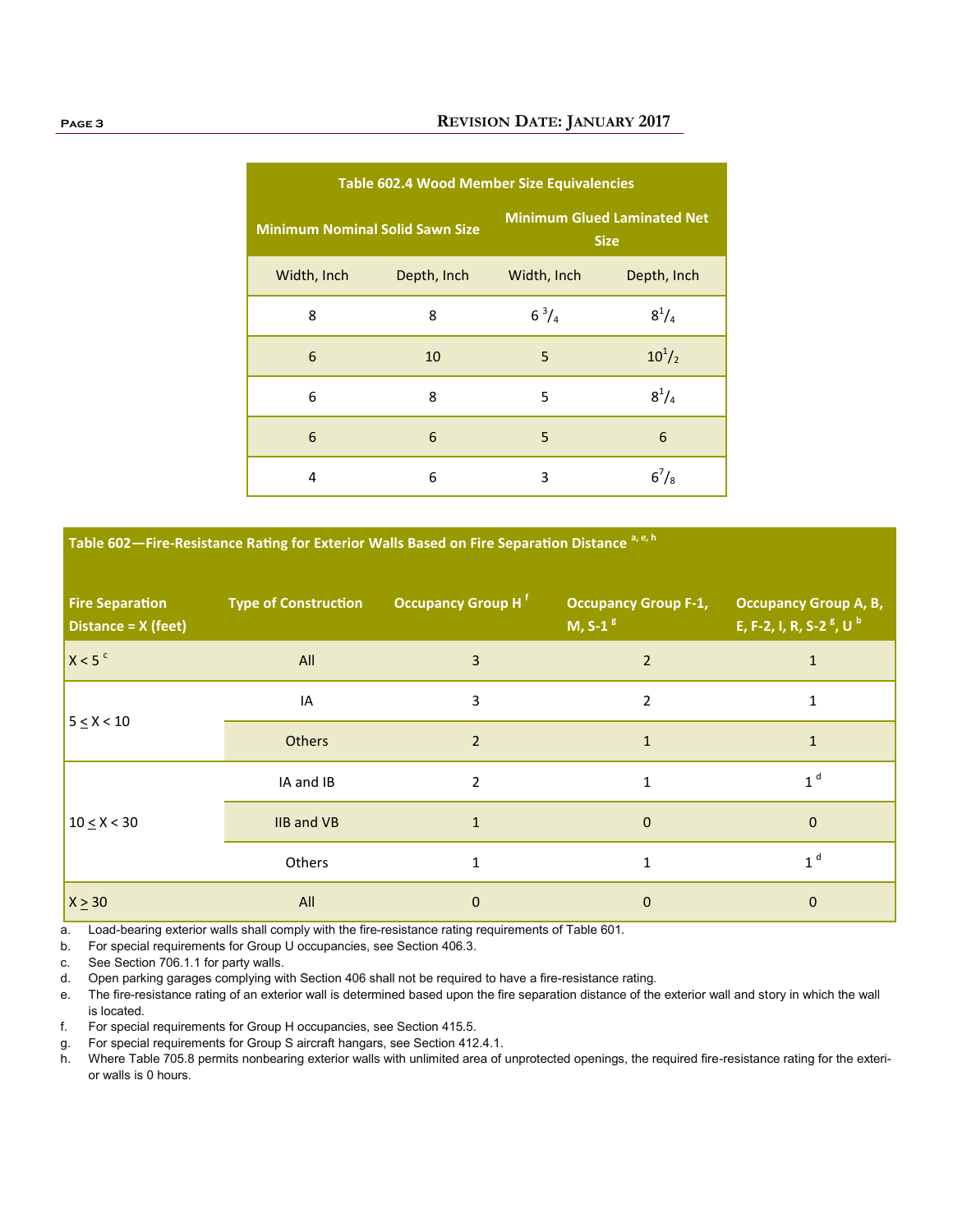Lastly, Types VA and VB are also combustible construction, but each is slightly less fire-resistive than the Type III construction types. For example, the exterior bearing wall fire resistance is reduced to 1 hour for Type VA and no fire resistance for Type VB. The 2012 IBC defines Types VA and VB thusly:

**2012 IBC Section 602.5—Type V:** Type V construction is that type of construction in which the structural elements, exterior walls and interior walls are of any materials permitted by this code.

It is important to understand that a noncombustible building could still be classified as a Type III or V building. This is clearly stated in Section 602.1.1 of the 2012 IBC:

**2012 IBC Section 602.1.1—Minimum Requirements:** A building or portion thereof shall not be required to conform to the details of a type of construction higher that that type which meets the minimum requirements based on occupancy even though certain features of such a building actually conform to a higher type of construction.

In other words, if an entire building, or part of it, is designed to the requirements of a Type IIA construction (concrete frame and masonry walls), but the actual height, allowable area, and occupancy housed would only require the building to be classified as a Type IIIB, then the building will not be required to meet all of the detailed requirements for the Type IIA construction.

In addition to the fire-resistance ratings indicated in Table 601, nonbearing exterior walls are required to comply with the hourly fire-resistance requirements of Table 602, Fire-Resistance Rating Requirements for Exterior Walls Based on Fire Separation Distance. As the title states, the requirements are based on the fire separation distance between the wall and the nearest lot line, street centerline, or an imaginary line between two buildings on the same lot. This table also begins to incorporate occupancies into the mix when determining the fire-resistance. For example, a Group M (Mercantile) occupancy with a nonbearing wall that is 20 feet from the lot line, and using Type IIA construction, is required to have a fire-resistance rating of not less than 1-hour. If it were Type IIB construction or more than 30 feet from the lot line, it would have no requirement for fire-resistance.

In Table 601, there's a footnote that permits the substitution of the 1-hour fire-resistive construction (excluding exterior walls) with the installation of an automatic sprinkler system in Construction Types IIA, IIIA, and VA. There is a catch, though…if the sprinkler is required by another section of the code, then this substitution can not be used; nor can it be used if the sprinkler system is used for an area increase.

Additionally, there's a footnote that permits the use of fire-retardant-treated wood in Type I and II roof construction (including girders and trusses) as long as the building is:

- 1) Two stories or less in height
- 2) Type II construction over two stories
- 3) Type I construction over two stories and the vertical distance from the upper floor to the roof is 20 feet or more.

Construction Types and Occupancy Groups establish the foundation upon which the majority of the Building Code is built. Occupancy Groups drive egress, floor area and building height among other requirements. Construction Types also affect building materials, floor area, building height and many other requirements.